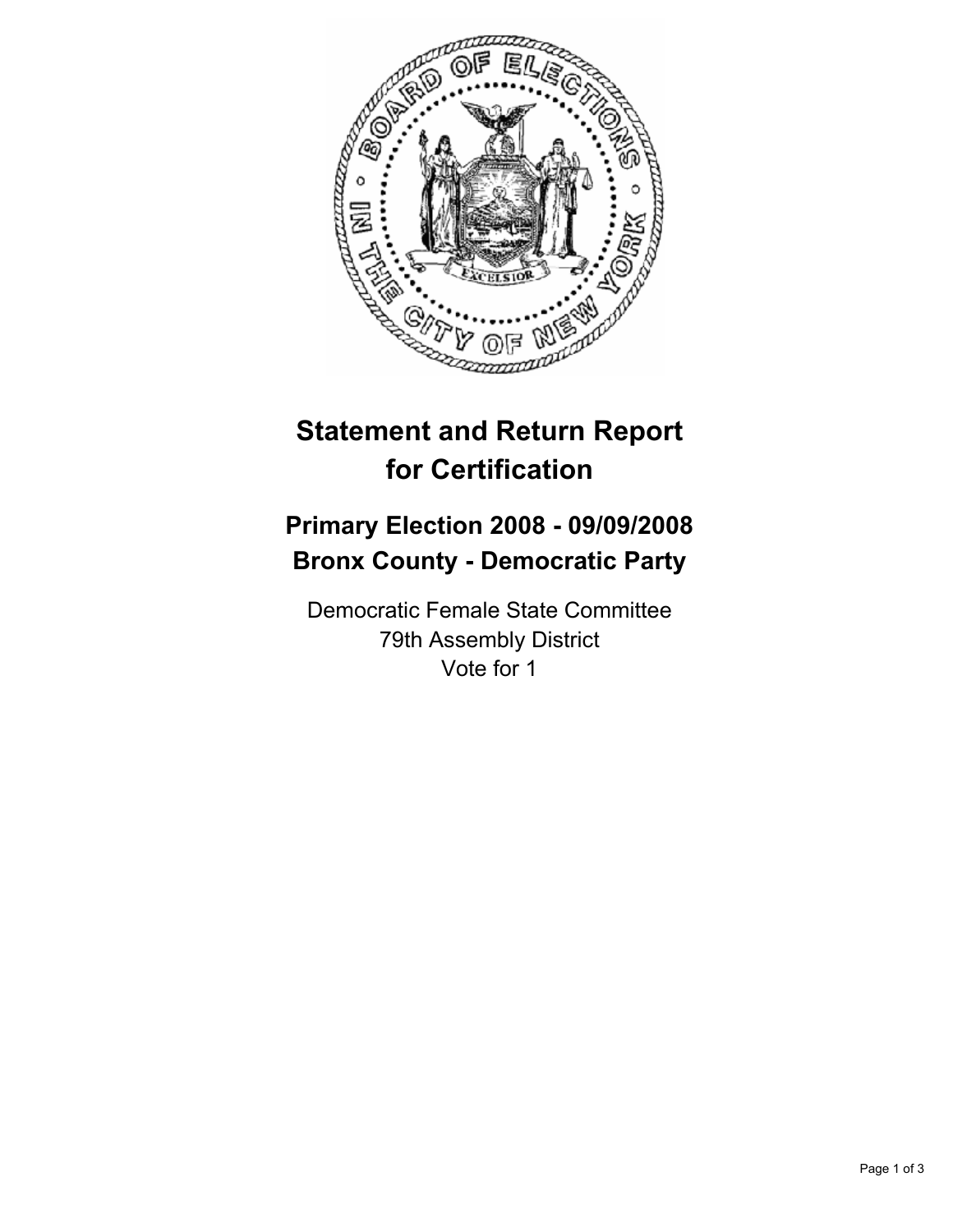

## **Assembly District 79**

| <b>Total Votes</b>      | 2,486 |
|-------------------------|-------|
| LINDA L. KEMP           | 882   |
| <b>MARCELLA R BROWN</b> | 1,604 |
| AFFIDAVIT               | 291   |
| ABSENTEE/MILITARY       | 134   |
| EMERGENCY               | 19    |